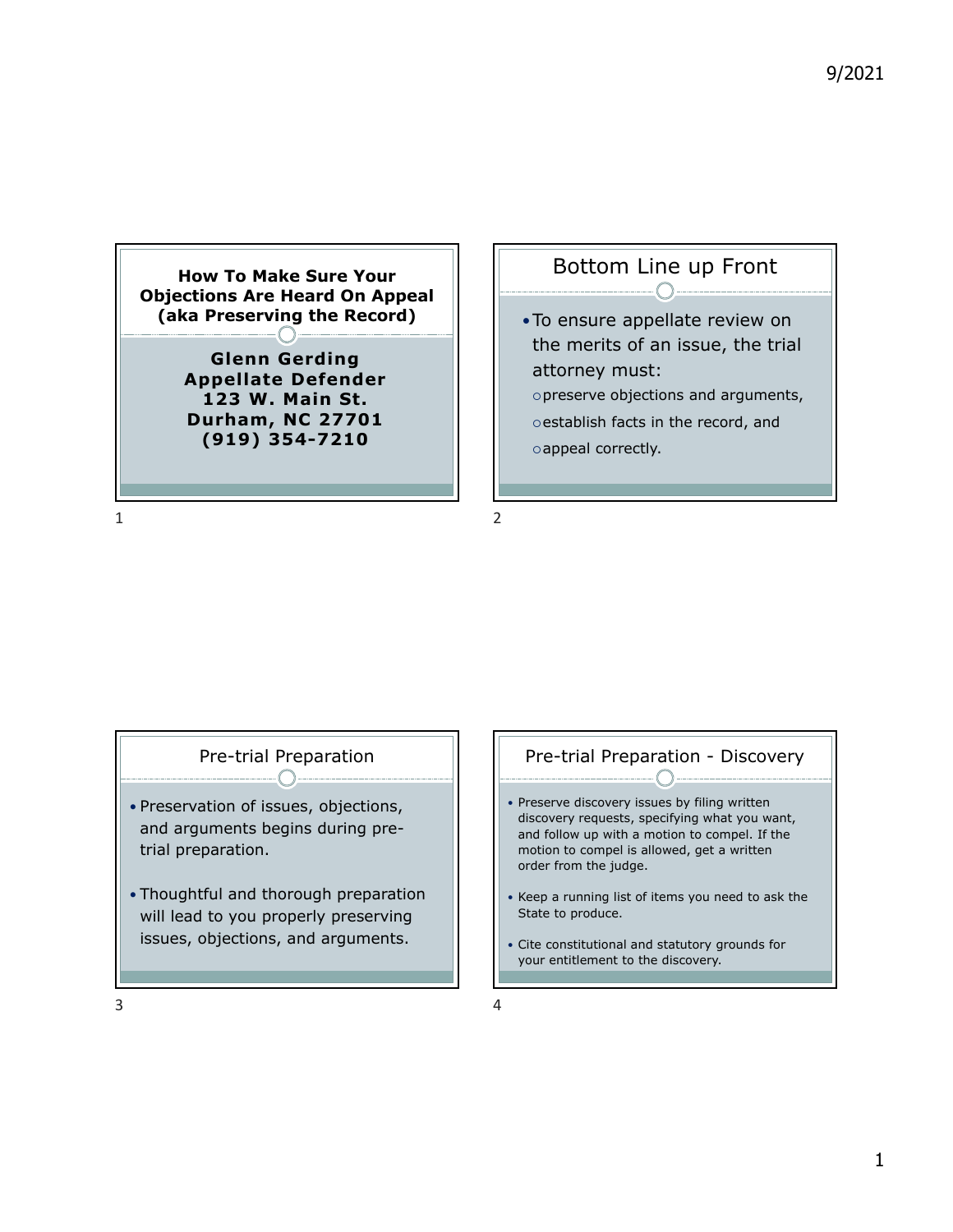

#### Pre-trial Preparation

- Consider objections the State could make to your cross-examination questions and come prepared to defend the questions.
- Come to court prepared with evidence to support your cross-examination questions.

#### Pre-trial motions

- Request and motion for discovery
- Motion for complete recordation
- Motion for a bill of particulars
- Motion to sever charges or defendants
- Motion to suppress
- You MUST attach an affidavit, and you can sign the affidavit o If the MTS is denied, you MUST object in front of the jury when the evidence is actually offered.

# Error Preservation – Jury Selection

- Batson (race) and J.E.B. (gender) claims o A complete recordation is imperative for preserving
- o Our Supreme Court has revived Batson
- Manner of juror selection, including fair crosssection of the community.
- Challenges for Cause that are denied can be preserved for appellate review
- $\circ$  Specific, technical requirements to preserve
- $0.15A-1214$
- o Have a voir dire folder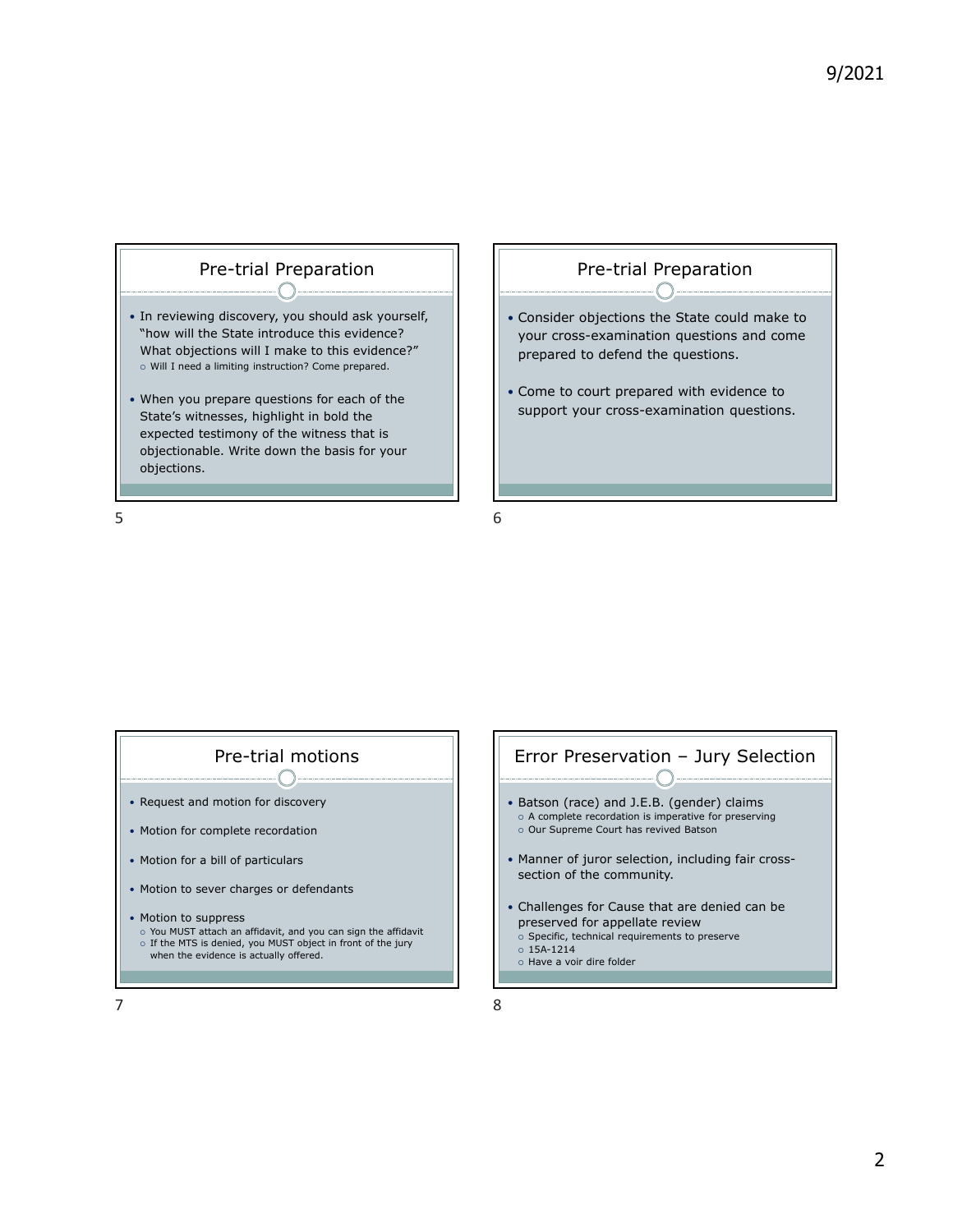







jurors' attitudes concerning the specific defenses of accident or self-defense. *State v. Parks*, 324 N.C. 420, 378 S.E.2d 785 (1989).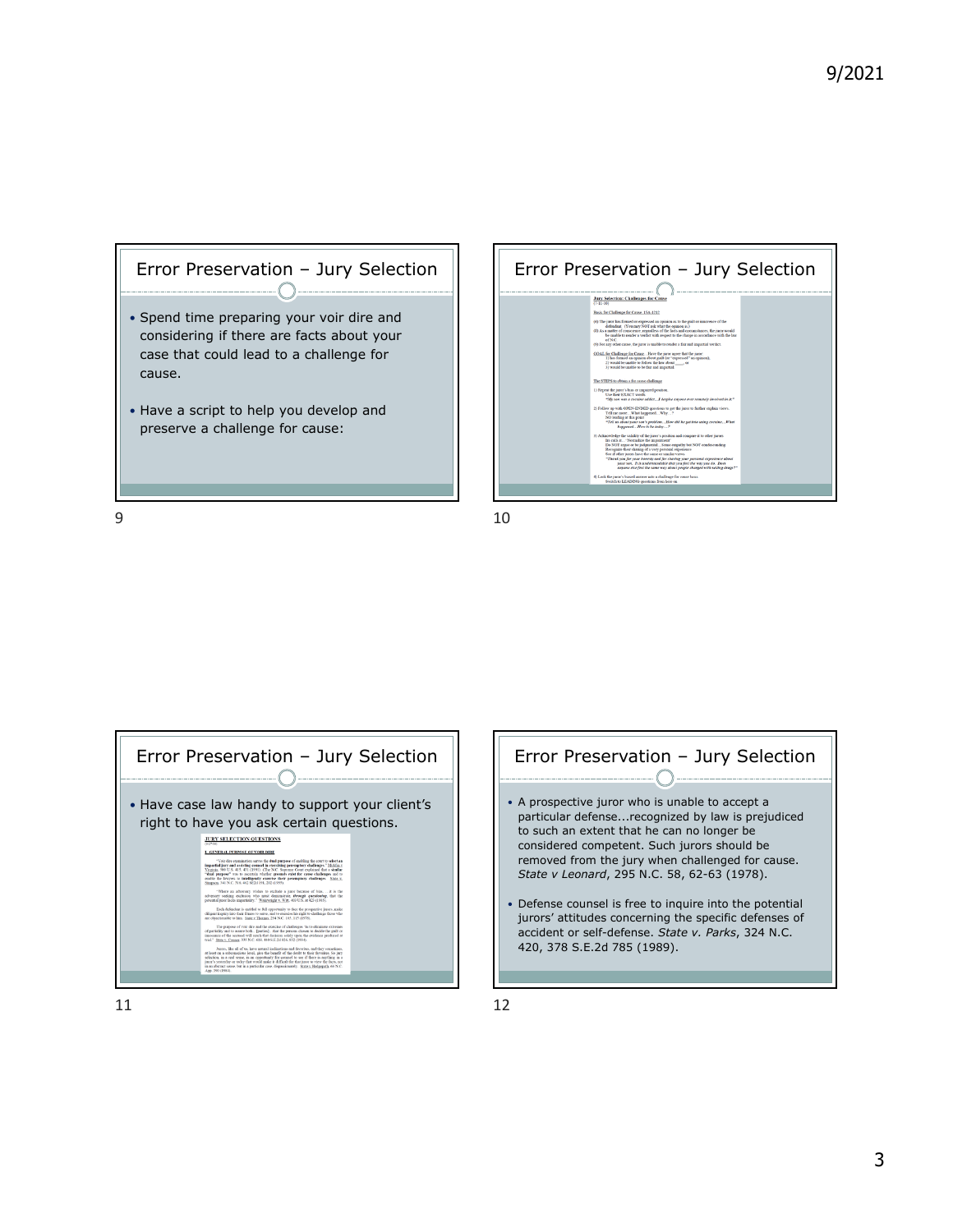



### Preserving Evidentiary Error

- Objections must be: Timely
	- $\circ$ In front of the jury, even if made outside the presence of the jury Specific (cite rule/statute)
	- Include constitutional grounds
	- On the record (recordation motion)
	- Mitigated with a limiting instruction or mistrial request
	-

### Appellate Rule 10

- . "In order to preserve an issue for appellate review, a party must have presented to the trial court a timely request, objection, or motion,
- "stating the specific grounds for the ruling the party desired the court to make if the specific grounds were not apparent from the context.
- "It is also necessary for the complaining party to obtain a ruling upon the party's request, objection, or motion."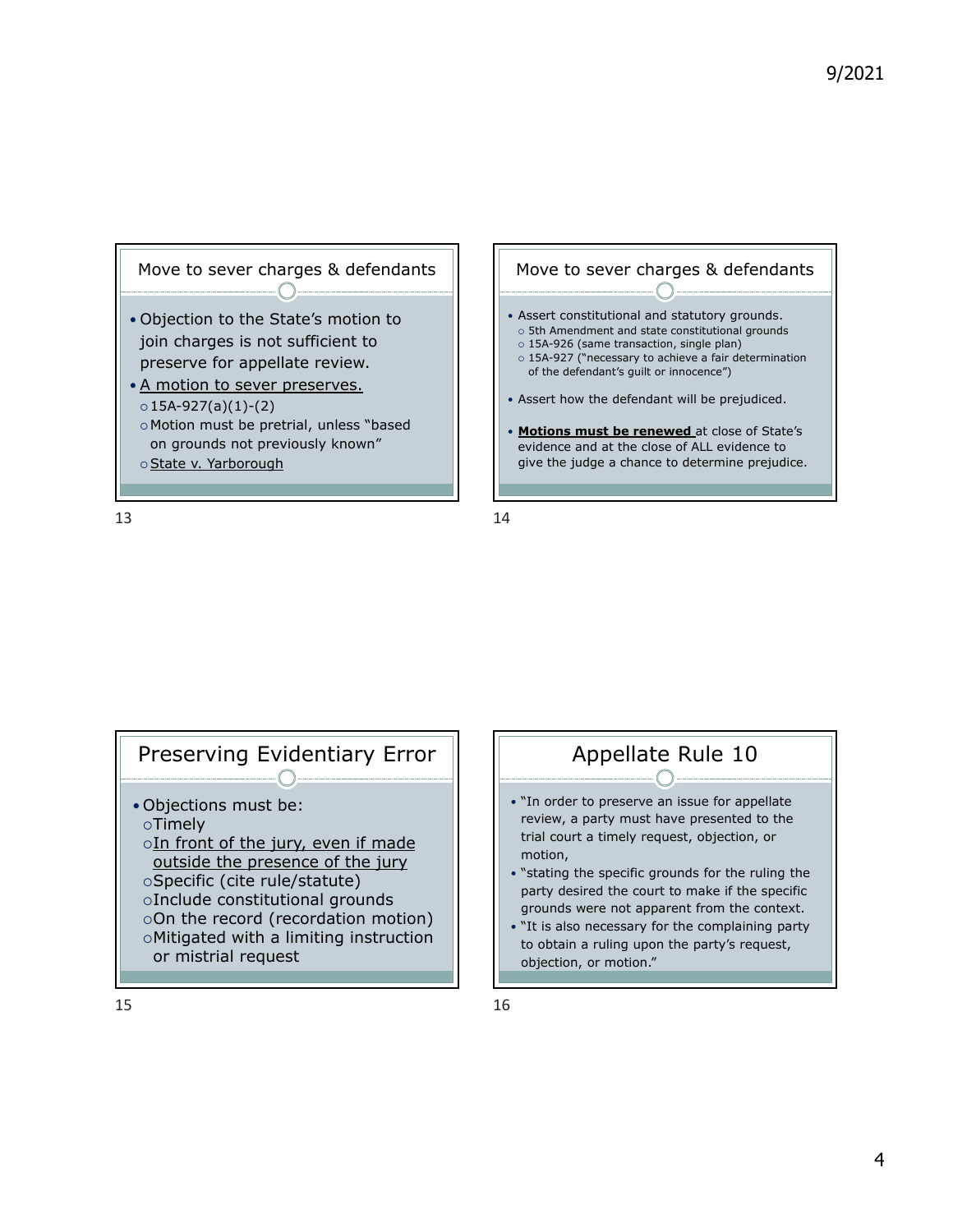

 $17$  and  $18$ 



### Objections – Timeliness

When you prepare your crossexamination questions for each witness, highlight/bold/circle the evidence and questions that you must object to. List the constitutional grounds and evidence rules

## Objections – Timeliness Ask for a voir dire hearing to address witness testimony and exhibits.

- o A single document might contain various pieces of
- evidence that are inadmissible for different reasons. o During pre-trial preparation you should go through the documents sentence by sentence and note objections.
- But you must still object during the witness's testimony to the admission of the testimony and the exhibit.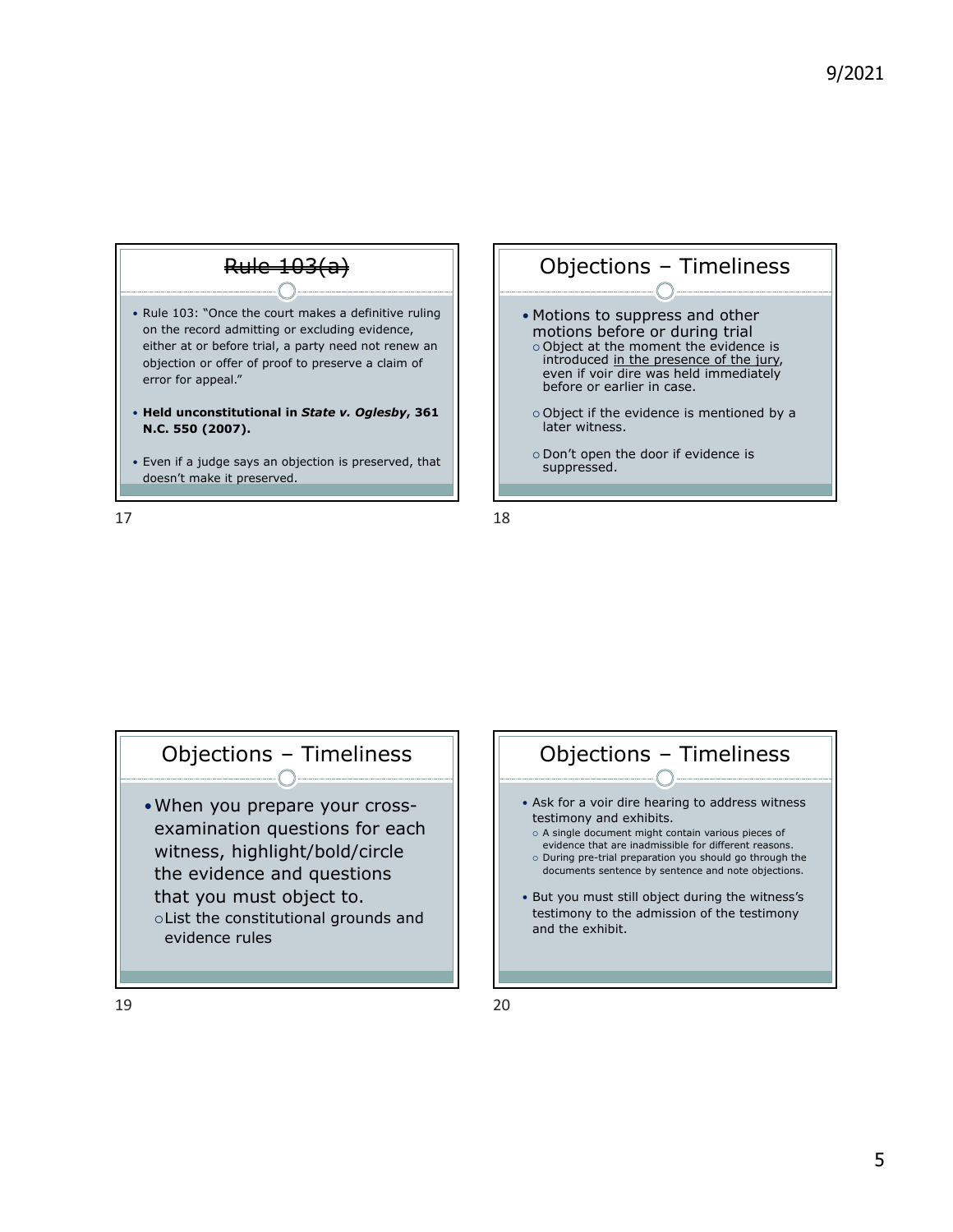



hearing held before his testimony, but he failed to object to the evidence in the presence of the jury when it was actually offered. Unfortunately for defendant, his objection was insufficient to preserve the issue for appellate review."

# Objections – Specificity

- Organize and label your questions to match up with the evidence rule that you are going to argue.
- Don't rely on your memory in court. Write it down.

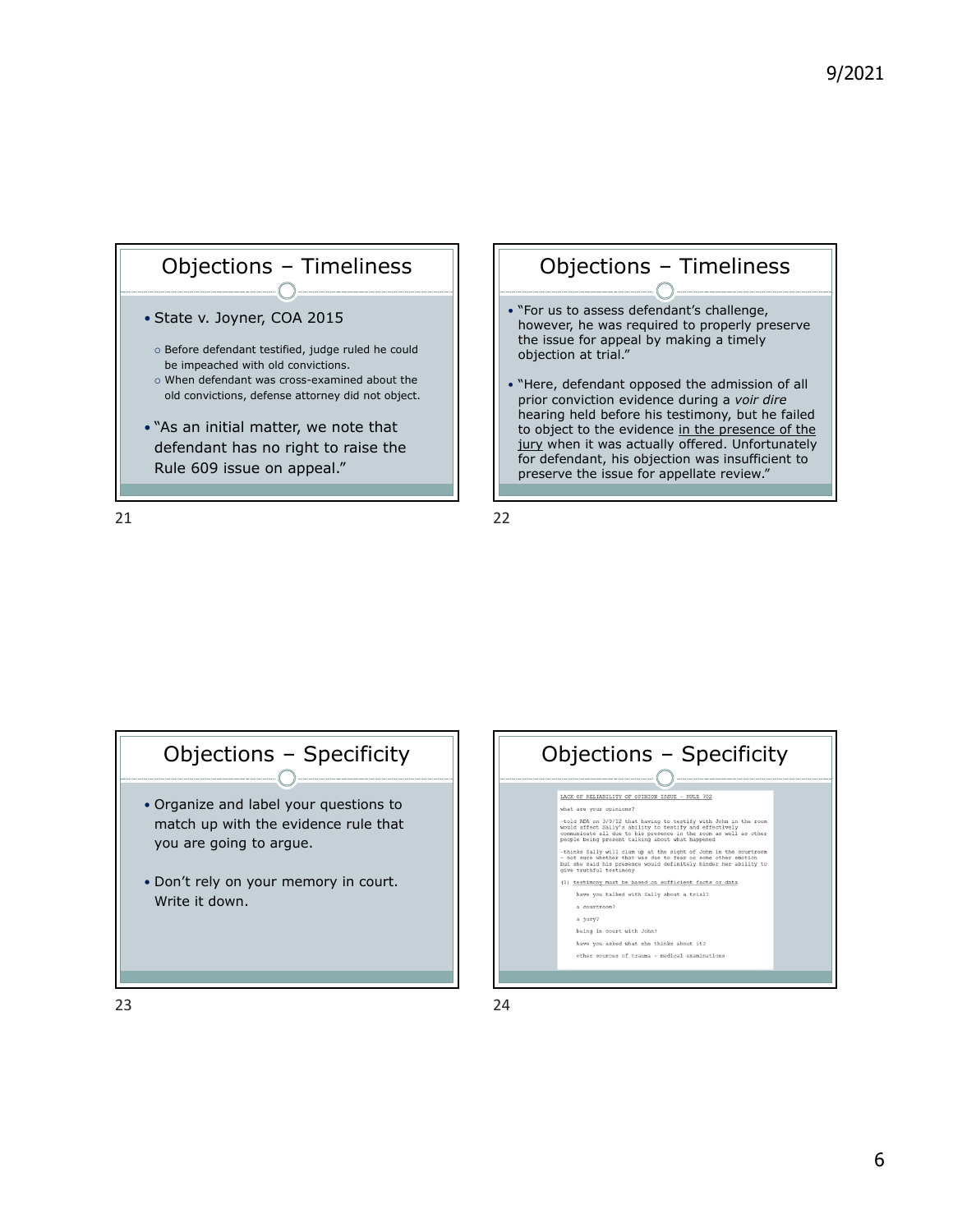





### Objections – Specificity

- "As it does not affirmatively appear from the record that the issue of Defendant's constitutional right to cross-examine Crain about the pending criminal charge was raised and passed upon in the trial court
- or that Defendant timely objected to the trial court's ruling allowing the State's motion *in limine* to prohibit such questioning, this issue is not properly before us for appellate review. The assignment of error upon which Defendant's argument is based is dismissed."

## Sufficiency & Variance

- Have a folder for a motion to dismiss.
- Move to dismiss **all** charges for **insufficient evidence and variance**.
	- o Don't forget to make the motion. o If defense puts on evidence, the motion
- must be renewed or it is waived. Make a motion to dismiss for insufficient evidence and variance after guilty verdict BEFORE judgment.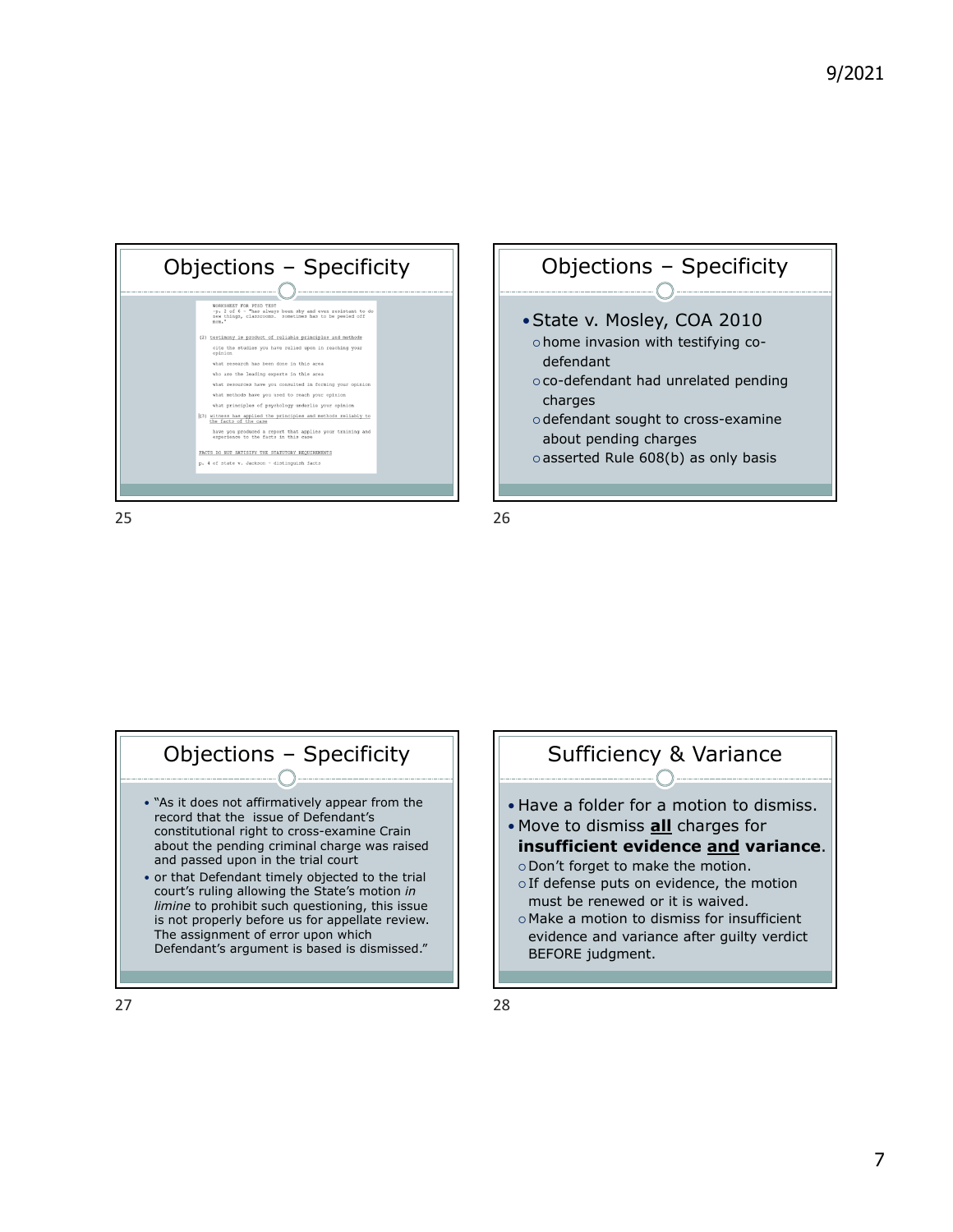



- o The witness must testify
- The exhibit/document must be given to the judge and be placed in the record



**Instructions**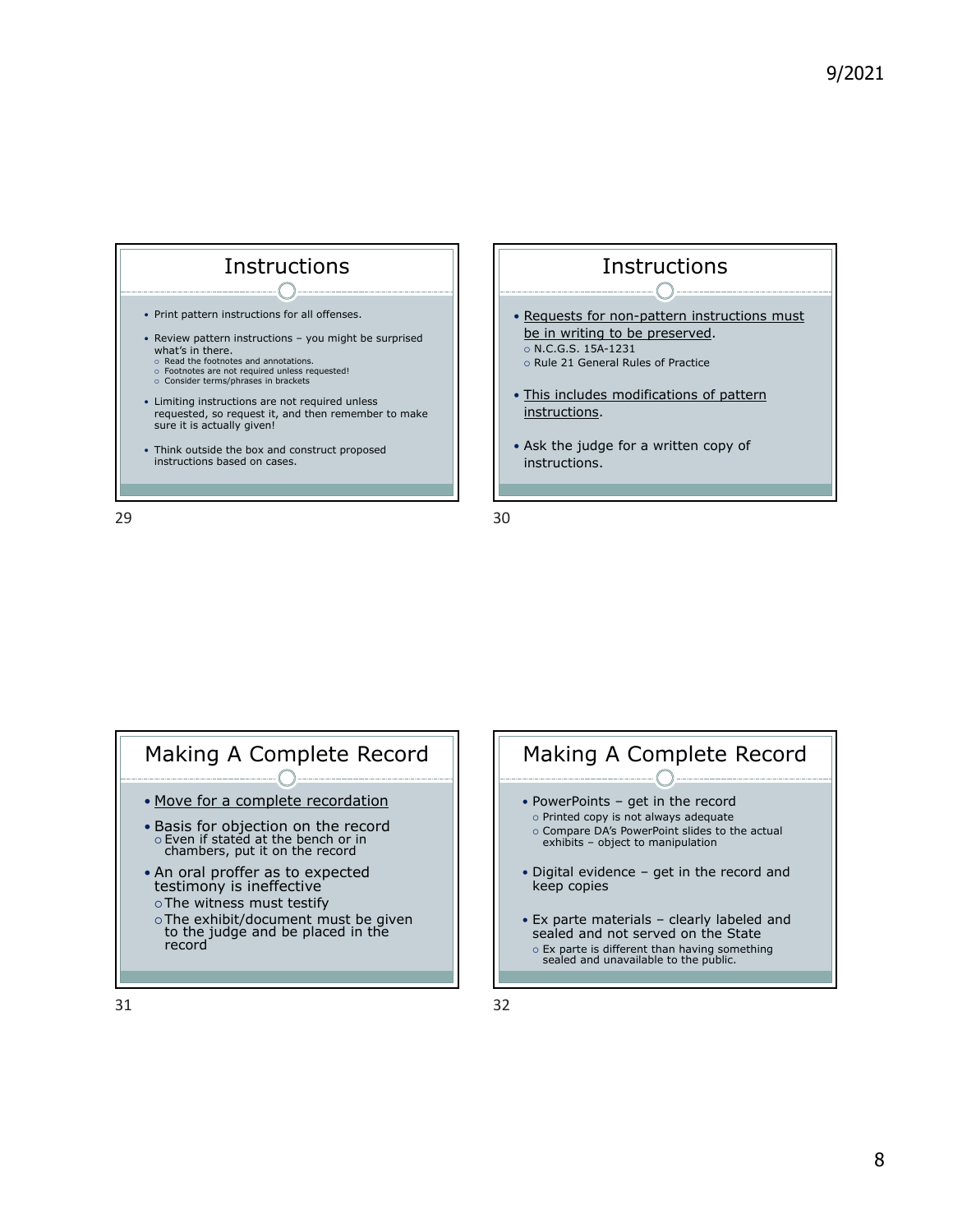



### Making A Complete Record

- Defense wants to cross-examine State's witness about pending charges.
- o Ask to voir dire, and ask the questions. o Submit copies of indictments.
- Defendant wants to testify that he knows the alleged victim tried to kill someone five years ago. Judge won't let him. o Ask to voir dire, and ask the questions.
- o Make sure the answers are in the record.

#### Properly appealing

Oral notice of appeal in open court – literally must be immediately after judgment is entered and client sentenced – otherwise, it must be in writing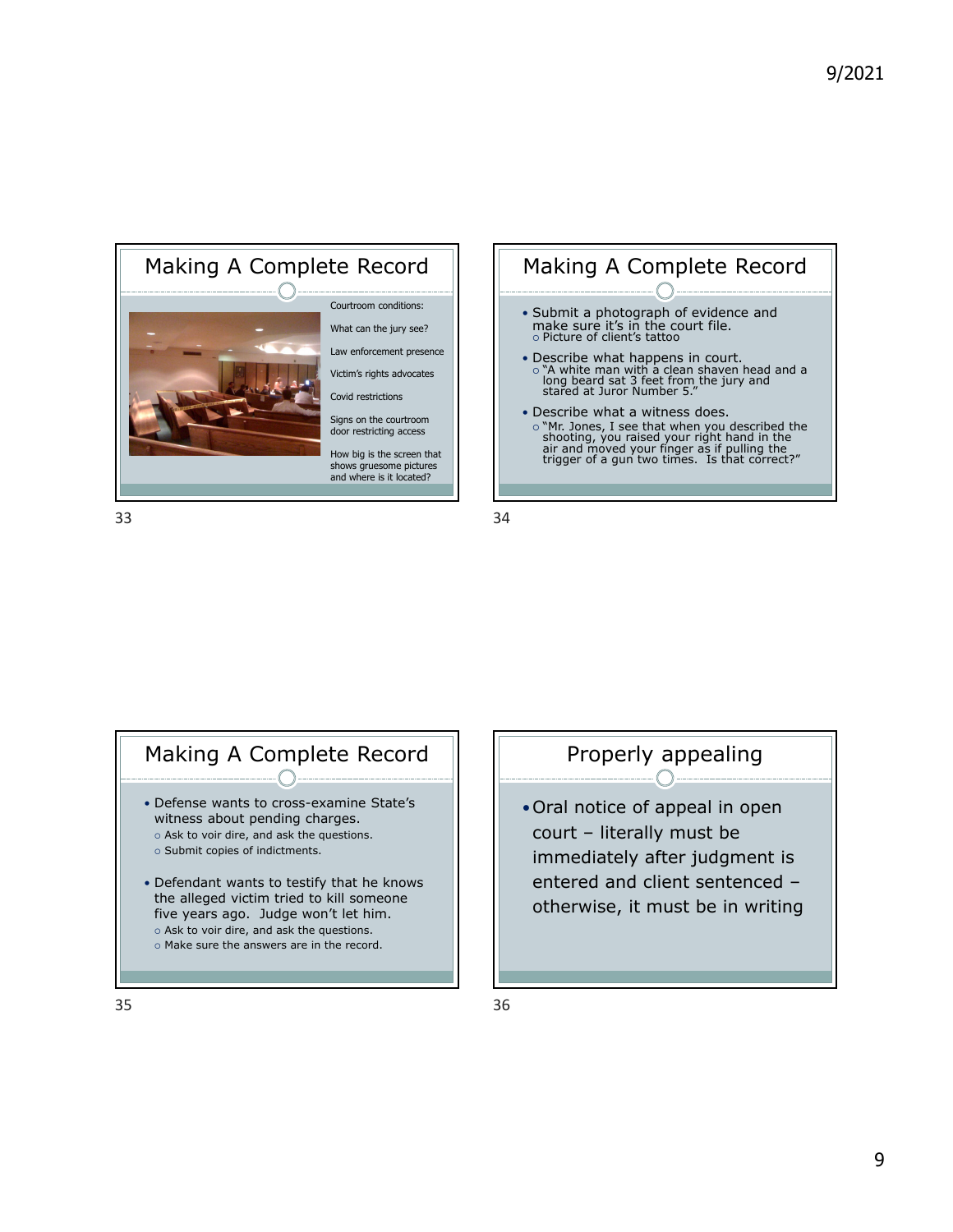

### Properly appealing

- If defense litigated a MTS and lost, and defendant pleaded guilty, defense must give prior notice to the court and DA that defendant will appeal.
	- $\circ$  Put it in the transcript and state it on the record.
	- o Give notice of appeal of the judgment.